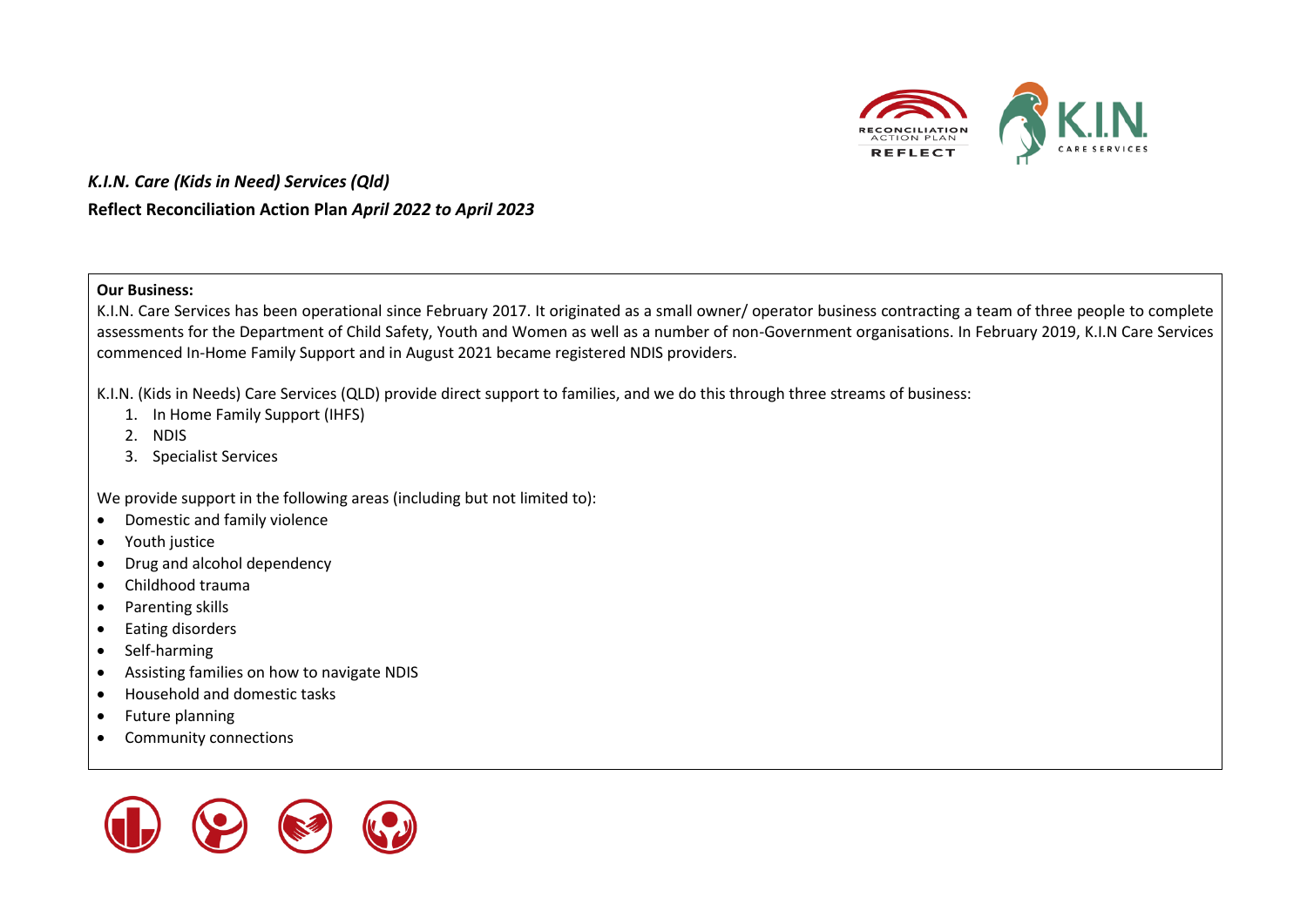

K.I.N. Care Service' goal is for children and young people to live safely in a warm and caring home where their everyday needs are met. It is our belief that all children should feel loved, accepted, and feel a sense of belonging, not only with their immediate family, but also within their community.

Our program is unique and can be tailored to meet the individual needs of families that we support. Therefore, we have both Family Support Workers and Case Managers linked with a family for the duration of the support. We also have a team of qualified Counsellors and a Family Therapist available to support families who may require additional support, in accordance with their individual goals.

It is important that families are being connected with community-based supports for their social, emotional, and cultural health and wellbeing as these services are able to provide ongoing long-term care and support to families once our support concludes.

K.I.N. Care Services currently have a team of 24 contractors and 3 employees who support the business. Of this team two people identify as Aboriginal people.

- Director
- Operations Manager
- NDIS Case Manager
- Business Support x 2
- Administrative Support
- Case Managers x 7 (1 identifies as an Aboriginal person and is the Cultural Practice Advisor)
- Family Support Workers x 15 (1 identifies as an Aboriginal person)

K.I.N. Care Services geographical reach is currently at a State Level. We provide services to Southeast, Southwest, Moreton Bay, and Sunshine Coast. Everyone works remotely within the community so there is no 'head office' however, the Director is based in Redcliffe.

#### **Our RAP**

K.I.N. Care Services strive to offer culturally fit services. The team members who identify as Aboriginal people have the ability and are encouraged to provide education to other contractors to ensure that all areas of our work are completed in a culturally sensitive and culturally appropriate way. This guidance and lived experience assist in the incredibly important role of caring for Aboriginal and/or Torres Strait Islander children, families, and communities. We currently have no team members that identify as Torres Strait Islander; however, all past and future recruitment has expressed that Aboriginal and/or Torres Strait Islander peoples are strongly encouraged to apply.

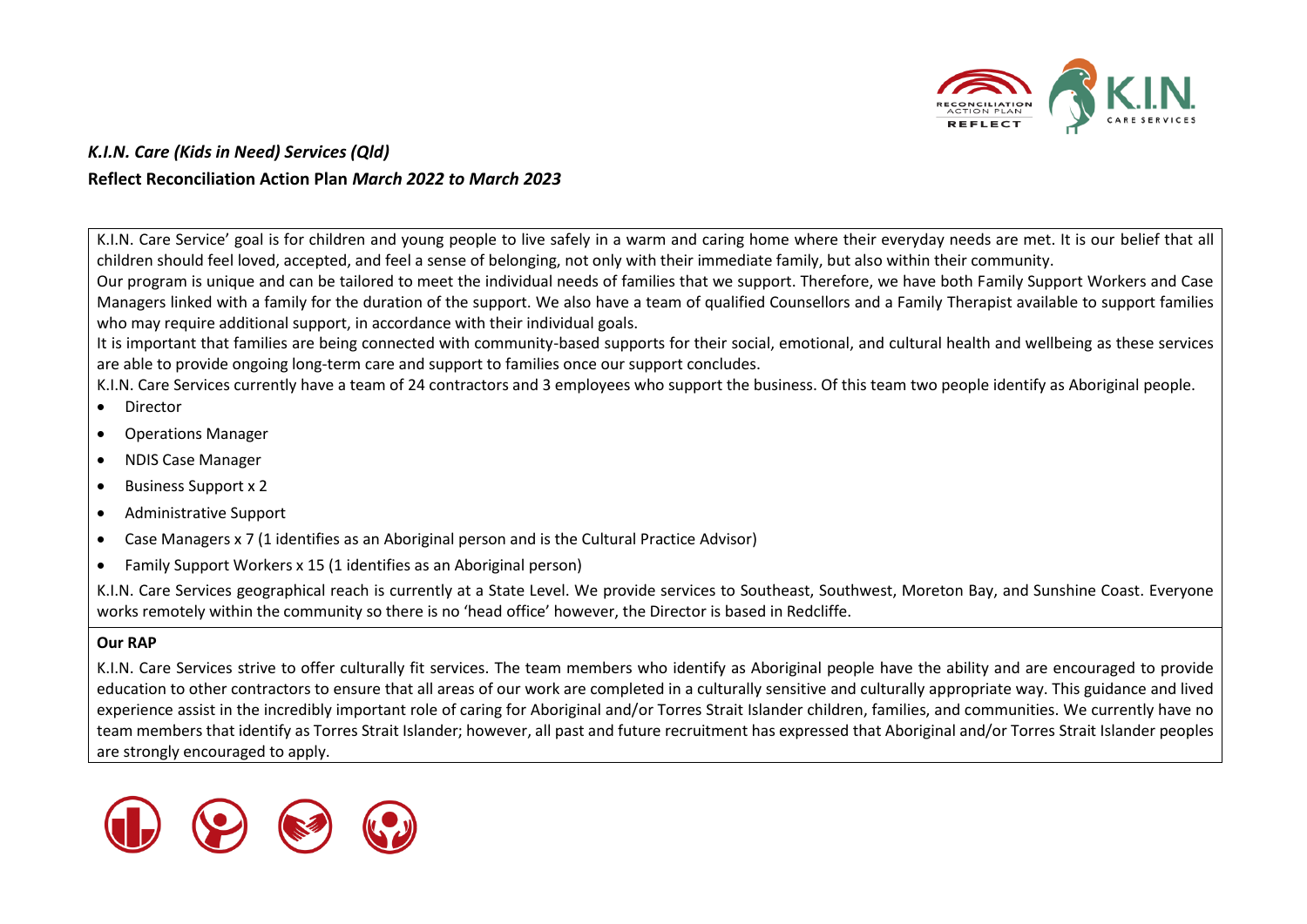

As an organisation the Director has a genuine commitment to embedding K.I.N. Care Service's RAP within all facets of the business. The Director and the Cultural Practice Advisor are the nominated RAP Champions with the Cultural Practice Advisor facilitating the RAP process in collaboration with and final approval from the Director. Ways in which K.I. N's commitment to reconciliation is currently being demonstrated is by:

- Acknowledgement of Country and/or Welcome to Country (if there is a person present whose traditional Country is the place in which we are meeting then a Welcome will be done by them, otherwise an Acknowledgement will be given from one of the team members). This is a mandatory process at the commencement of all meetings, team training days and before supervision. This is also documented on all meeting notes.
- All team members have an Acknowledgement to Aboriginal and Torres Strait Islander peoples in the signature of their emails.
- All recruitment strongly encourages Aboriginal and Torres Strait Islander peoples to apply for all positions.
- The organisation has a Cultural Practice Advisory role.
- Wherever possible a team member who identifies as an Aboriginal person is matched with Aboriginal and/or Torres Strait families that we support; however clients and their families are free to opt for a preferred First Nations or not care team. If this is not possible due to unavailability of team members, then the Cultural Practice Lead provides education and advice on how to best support the family. This is to ensure that the family is provided a service that is understanding of their cultural needs, and this is embedded in our Supplier Responses.
- The Cultural Practice Advisor, with support from the Director, is currently exploring appropriate Cultural Competency Training for the team. It is anticipated that this will be achieved prior to the commencement of the next RAP.
- At this stage of the business development, K.I.N Care Services aims to focus on key areas outlined by the Closing the Gap (CTG) strategy, in particular:
	- o Children are born healthy and strong
	- o Children thrive in their early years
	- o Youth are engaged in employment or education
	- o Young people are not overrepresented in the criminal justice system
	- o Children are not overrepresented in the child protection system
	- o Families and households are safe
	- o People enjoy high levels of social and emotional wellbeing

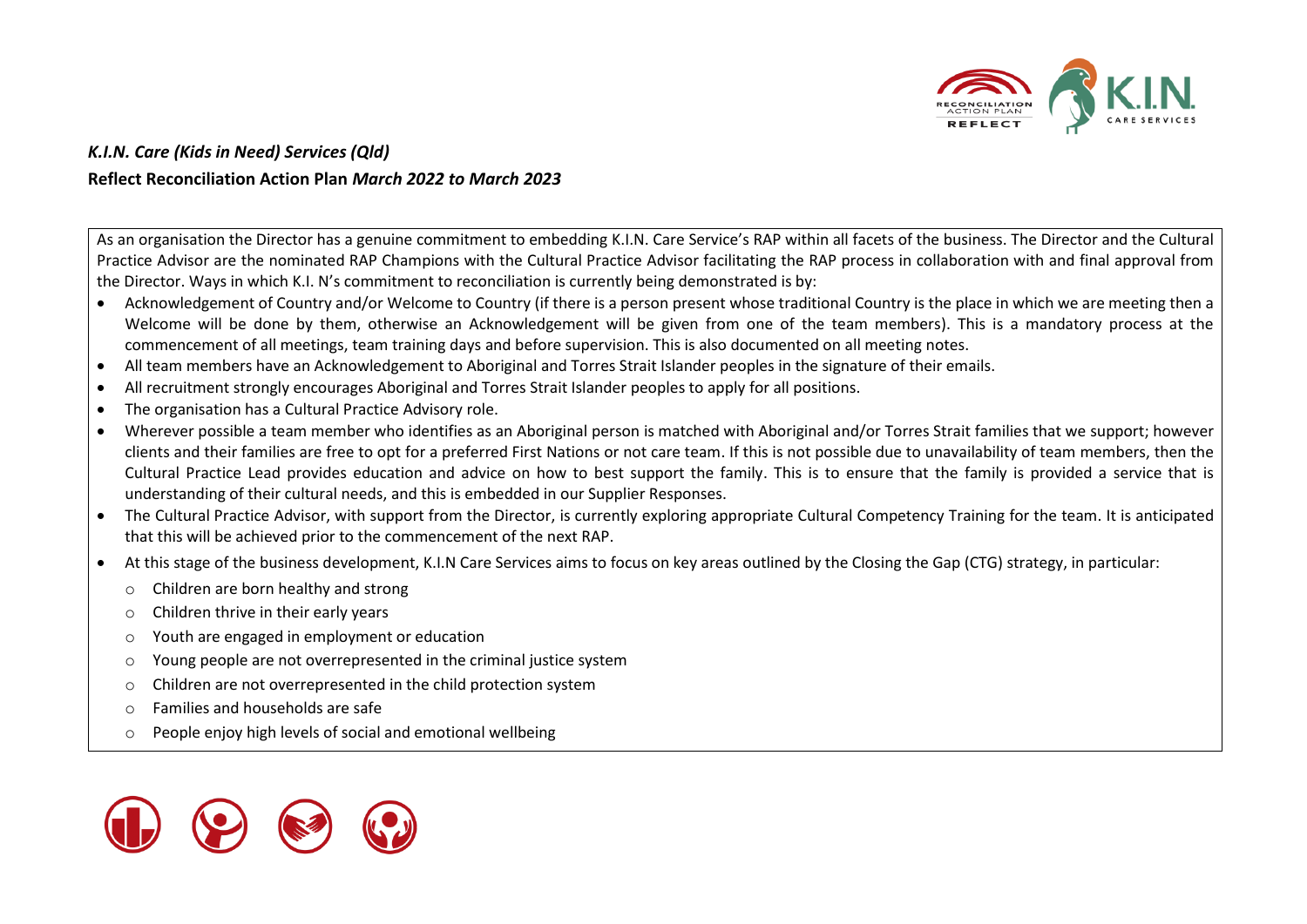

Over the next twelve months K.I.N. Care Services is committed to establishing a Reconciliation Working Group (RWG) which will include team members, community organisations, Government and non-Government organisations, Elders, and respected people. The focus of the working group will be to provide knowledge and education that will support the continual building and implementing of a culturally safe and culturally appropriate RAP that is embedded within K.I.N. Care's framework of practice, policy and procedures and developing a RAP vision that is inclusive of our business goals. Through forming and facilitating this group, further RAP champions will be nominated, to ensure the RAP is a dynamic document in its use and review.

#### K.I.N. Care Service's journey towards developing and embedding a RAP within the organisation commenced in August 2019.

- In early August 2019, the development of a RAP was discussed at a Management meeting. Present at the meeting was Director Dee Gallagher and the two business support team members Jade Blake (later appointed to Regional Manager position in March 2020) and Courtney Hala (later appointed to Regional Manager position in March 2020 as well as becoming the Cultural Practice Advisor). It was agreed that K.I.N. Care Services has a genuine commitment towards reconciliation and would commence working on the development of a *Reflect* RAP. Courtney Hala was nominated and appointed as the RAP Champion and would facilitate the RAP process.
- On the 28<sup>th</sup> August 2019 the following policies were completed: *K.I.N. Care Guide to Supporting Aboriginal and Torres Strait Islander Children in Placement Policy 22 K.I.N. Care Cultural Competency Guideline Policy 23*
- On the 4<sup>th</sup> October 2019 contact was made with Reconciliation Australia and a registered interest in completing a RAP was completed.
- K.I.N. Care Services engaged a local Aboriginal artist *Aboriginal Creations by Jordana* to design and produce a painting depicting the core business of K.I.N. Care, incorporating their commitment towards reconciliation. The painting was completed on the 17<sup>th</sup> December 2019 and is displayed on K.I.N. Care marketing material and will be included in the final RAP. The artwork story noted: *'this artwork represents K.I.N. Care Services commitment to providing consistent positive*  long-term outcomes for families by supporting the emerging generation. The work shows how important it is to work with and withing our Indigenous and non-*Indigenous community to create a shared goal of connecting and keeping families together, in safe and happy environments'.*
- On the 20<sup>th</sup> February 2020's team meeting, information provided to the team regarding K.I.N. Care Service's commitment to reconciliation and the development of the RAP. The team were encouraged to participate in the working groups.
- On the 3<sup>rd</sup> March 2020 the Cultural Practice Advisor attended the RAP starter workshop in Brisbane.
- In April 2020 the first draft of our RAP was submitted to Reconciliation Australia. In July 2020 we received our first draft feedback and linked with Savannha Roberts (RAP Program Officer).

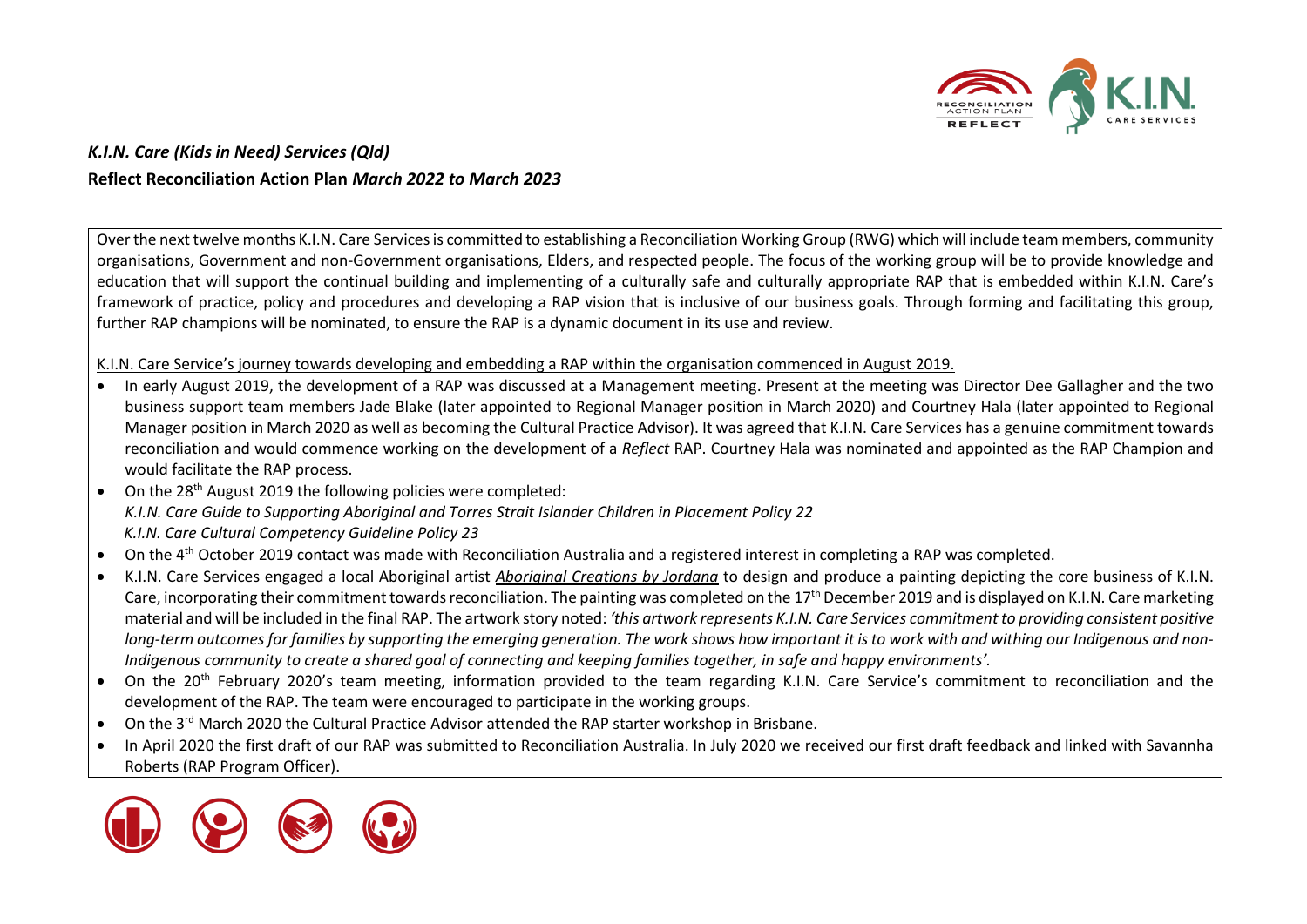

• In October 2020 Courtney Hala resigned from K.I.N. Care Services and so the position of Cultural Advisor was taken on by Dianne McCormick.

• The process of editing continued for several months with the final draft being sent for consideration to Reconciliation Australia in November 2021.

#### **Our partnerships/current activities**

#### *Community partnerships*

K.I.N. Care Services (QLD) have longstanding and positive relationships with both Aboriginal and Torres Strait Islander Community Health Service Aboriginal and Torres Strait Islander Community Health Service (ATSICHS) Foster and Kinship care services and Refocus. Below is feedback provided on the 29th January 2020, by Leisa Bennett, Manager ATSICHS Foster and Kinship Care Service, Child, and Family Services. Another linkage formed over the years is with *Sam the Boss Boxing* who support local children to learn about their culture through the art of boxing.

*"Since assuming the role of Foster and Kinship Care Service Manager for the Aboriginal and Torres Strait Islander Community Health Services across Brisbane and the Southeast, the team at K.I.N (Kids in Need) Care Services (QLD) have become exclusively our partners in assessing Kinship and General Carers to be reapproved, and to be initially approved. Dee and her team are culturally safe in their engagement with Aboriginal and Torres Strait Islander families, and they understand the complexities that our families experience when providing care to Kin. The team at K.I.N Care partner with ATSICHS staff and clients to meet urgent deadlines without hesitation and that is important in a fast-paced sector that often needs urgent attention to achieve successful outcomes – particularly when ensuring that the placement principle is followed, and we continue to keep our kids with our mob. Dee and her team never hesitate to accommodate the diverse needs of our community, and of our FKC service."*

K.I.N. Care Services has a strong focus on providing advocacy for Aboriginal and Torres Strait Islander peoples and their families or carers ensuring that families are actively involved in their own definition and determination of positive wellbeing and connection. Through this, K.I.N Care Services strive to actively address and support Aboriginal and/or Torres Strait Islander peoples to reduce the gap in the key areas outlined by the Closing the Gap strategy, alongside individual and community wide areas of self-determined need.

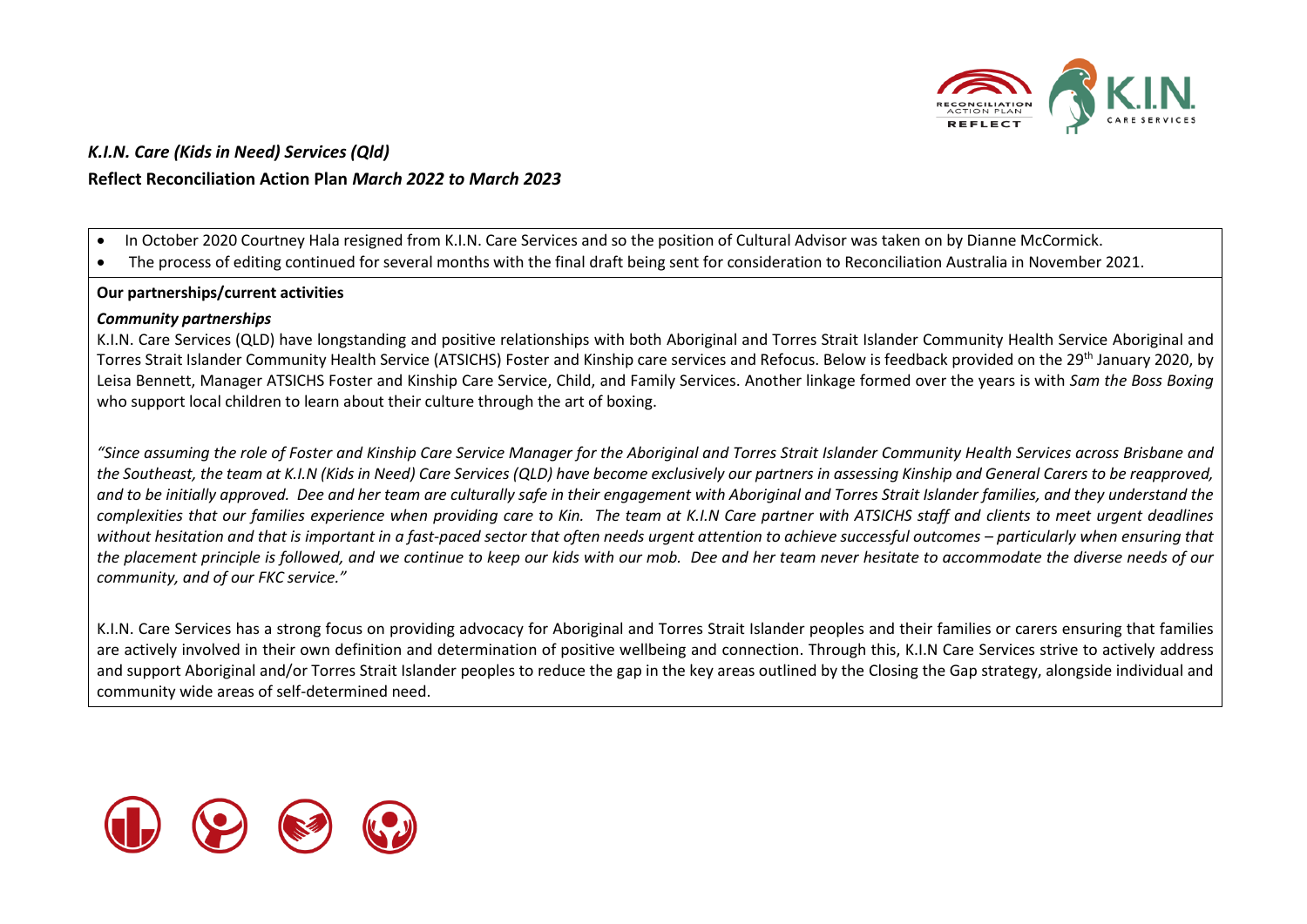

| <b>Relationships</b>                                                                                                      |                                                                                                                                                                                 |                 |                                                                              |
|---------------------------------------------------------------------------------------------------------------------------|---------------------------------------------------------------------------------------------------------------------------------------------------------------------------------|-----------------|------------------------------------------------------------------------------|
| <b>Action</b>                                                                                                             | <b>Deliverable</b>                                                                                                                                                              | <b>Timeline</b> | <b>Responsibility</b>                                                        |
| Establish and strengthen mutually<br>beneficial relationships with Aboriginal<br>and Torres Strait Islander stakeholders, | Identify Aboriginal and Torres Strait Islander stakeholders<br>and organisations within our local area.                                                                         | April 2022      | <b>Cultural Practice Advisor</b>                                             |
| community<br>members<br>and<br>core<br>organisations.                                                                     | Ensure the Cultural Practice Advisor participates in local<br>$\bullet$<br>community networking meetings.                                                                       | April 2022      | Cultural Practice<br>Advisor<br>and Director                                 |
|                                                                                                                           | Ensure K.I.N. Care has a dedicated focus on creating strong<br>$\bullet$<br>partnerships with Aboriginal and Torres Strait Islander<br>stakeholders including Refocus, ATSICHS. | April 2022      | <b>Cultural Practice Advisor</b>                                             |
|                                                                                                                           | Research best practice and principles that support<br>$\bullet$<br>partnerships with Aboriginal and Torres Strait Islander<br>stakeholders and organisations.                   | April 2022      | Cultural Practice<br>Advisor<br>and Director                                 |
| Build relationships through celebrating<br>National Reconciliation Week (NRW).                                            | Circulate Reconciliation Australia's NRW<br>(National<br>Reconciliation Week) resources and materials to our team.                                                              | April 2022      | <b>Cultural Practice Advisor</b><br>Director<br><b>Operations Manager</b>    |
|                                                                                                                           | RWG members to participate in an external NRW event.                                                                                                                            | May 2022        | Lead: RAP Champions with<br>the RAP Working Group<br>Support: The whole team |

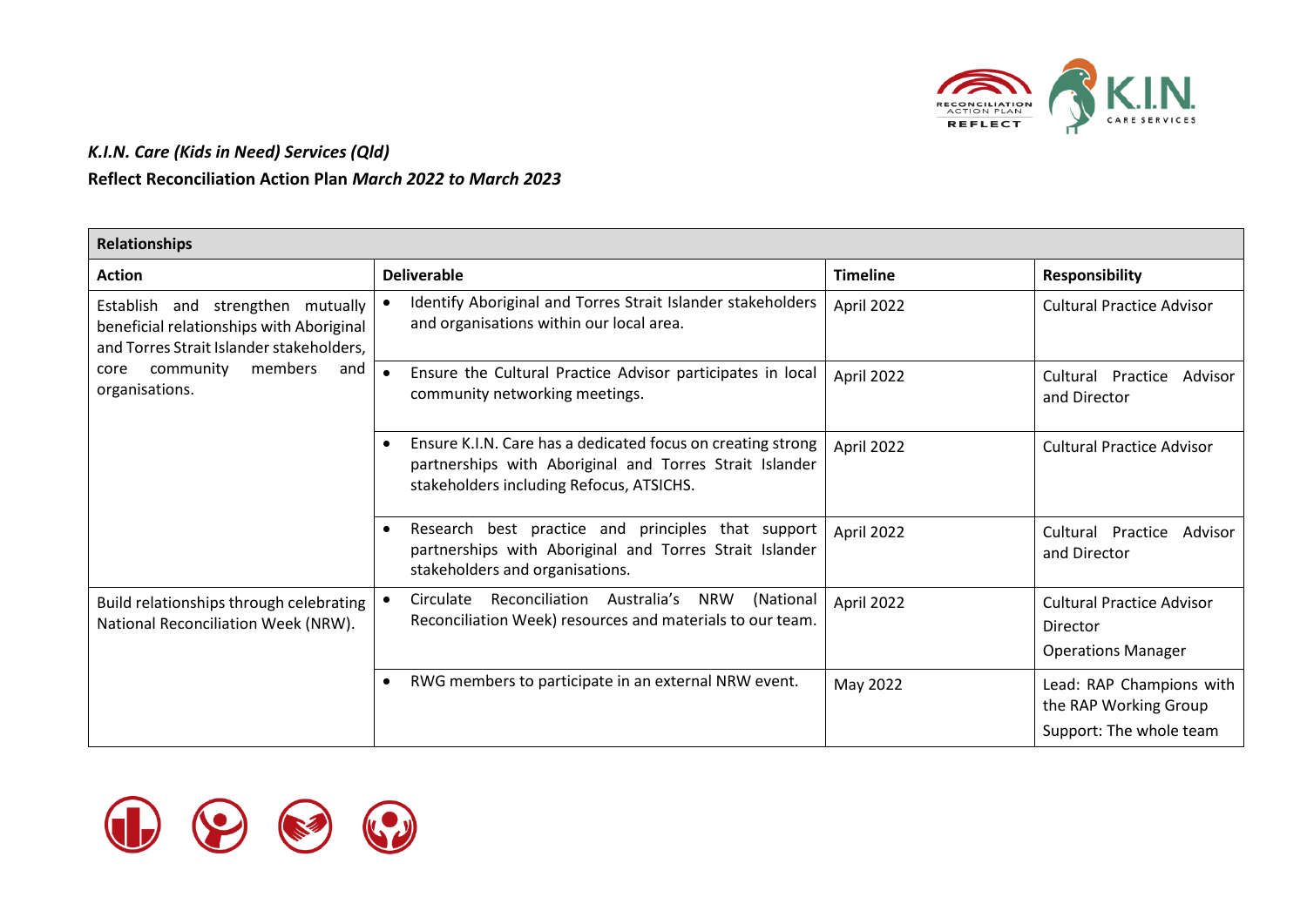

|                                                            | $\bullet$ | Encourage and support the team to participate in at least<br>one external event to recognise and celebrate NRW.                                                                                                     | May 2022                                                                                                    | <b>Cultural Practice Advisor</b><br>Director<br><b>Operations Manager</b> |
|------------------------------------------------------------|-----------|---------------------------------------------------------------------------------------------------------------------------------------------------------------------------------------------------------------------|-------------------------------------------------------------------------------------------------------------|---------------------------------------------------------------------------|
| Promote reconciliation through our<br>sphere of influence. |           | Communicate our commitment to reconciliation to the<br>whole team. This will be done via updating team on<br>progress of RAP at Team meetings and encouraging team<br>members to be involved in the working groups. | December 2022                                                                                               | <b>Cultural Practice Advisor</b><br>Director<br><b>Operations Manager</b> |
|                                                            |           | Identify external stakeholders that our organisation can<br>engage with on our reconciliation journey.                                                                                                              | December 2022                                                                                               | <b>Cultural Practice Advisor</b><br>Director<br><b>Operations Manager</b> |
|                                                            |           | Identify RAP and other like-minded organisations that we<br>could approach to collaborate with on our reconciliation<br>journey.                                                                                    | December 2022                                                                                               | <b>Cultural Practice Advisor</b><br>Director<br><b>Operations Manager</b> |
|                                                            | $\bullet$ | The following days will be recognised through team<br>engagement in cultural practice and historical learnings,<br>alongside local event attendance and engagement:<br>Survival Day<br>Apology Day                  | Survival Day - January 2023<br>Apology Day - February<br>2023<br>National Close the Gap day<br>- April 2022 | <b>Cultural Practice Advisor</b>                                          |

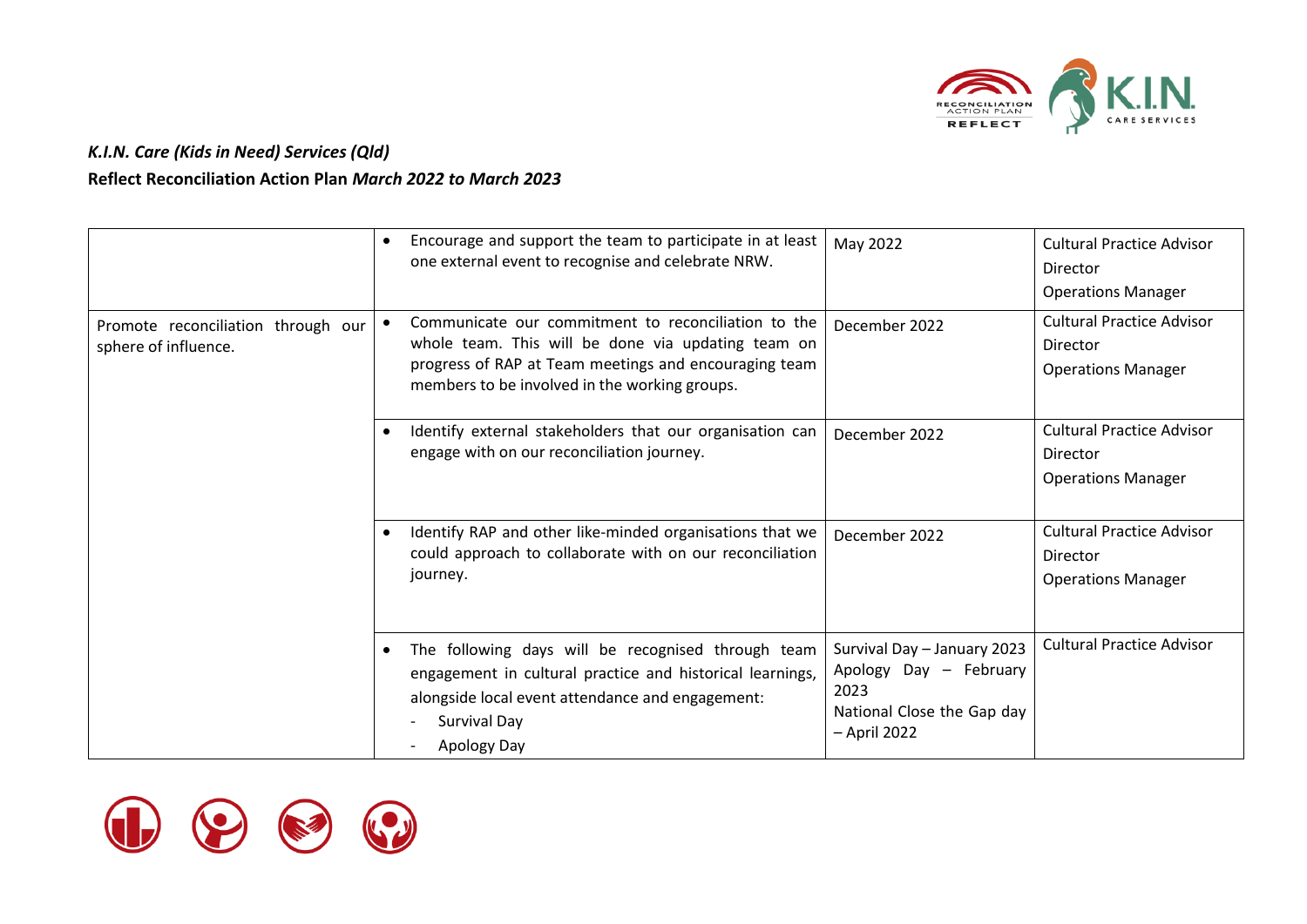

| National Close the Gap day<br>National Sorry Day<br>1967 Referendum anniversary<br><b>National Reconciliation Week</b><br>Mabo Day<br>Coming of the Light<br>NAIDOC Week<br>UN International Day of the World's Indigenous<br>peoples<br>National Aboriginal and Torres Strait Islander<br>Children's Day<br>Anniversary of the UN Declaration on the Rights of<br>Indigenous People Indigenous Literacy Day | National Sorry Day - May<br>2022<br>1967<br>Referendum<br>anniversary - May 2022<br>Reconciliation<br>National<br>Week - May to June 2022<br>Mabo Day - June 2022<br>Coming of the Light $-$ July<br>2022<br>NAIDOC Week - July 2022<br>UN International Day of the<br>World's Indigenous peoples<br>$-$ August 2022<br>National Aboriginal and<br>Strait<br>Torres<br>Islander<br>Children's Day - August<br>2022<br>Anniversary of the UN<br>Declaration on the Rights of<br>Indigenous<br>People<br>$\overline{\phantom{m}}$<br>September 2022<br>Indigenous Literacy Day -<br>September 2022. |
|--------------------------------------------------------------------------------------------------------------------------------------------------------------------------------------------------------------------------------------------------------------------------------------------------------------------------------------------------------------------------------------------------------------|---------------------------------------------------------------------------------------------------------------------------------------------------------------------------------------------------------------------------------------------------------------------------------------------------------------------------------------------------------------------------------------------------------------------------------------------------------------------------------------------------------------------------------------------------------------------------------------------------|
|--------------------------------------------------------------------------------------------------------------------------------------------------------------------------------------------------------------------------------------------------------------------------------------------------------------------------------------------------------------------------------------------------------------|---------------------------------------------------------------------------------------------------------------------------------------------------------------------------------------------------------------------------------------------------------------------------------------------------------------------------------------------------------------------------------------------------------------------------------------------------------------------------------------------------------------------------------------------------------------------------------------------------|

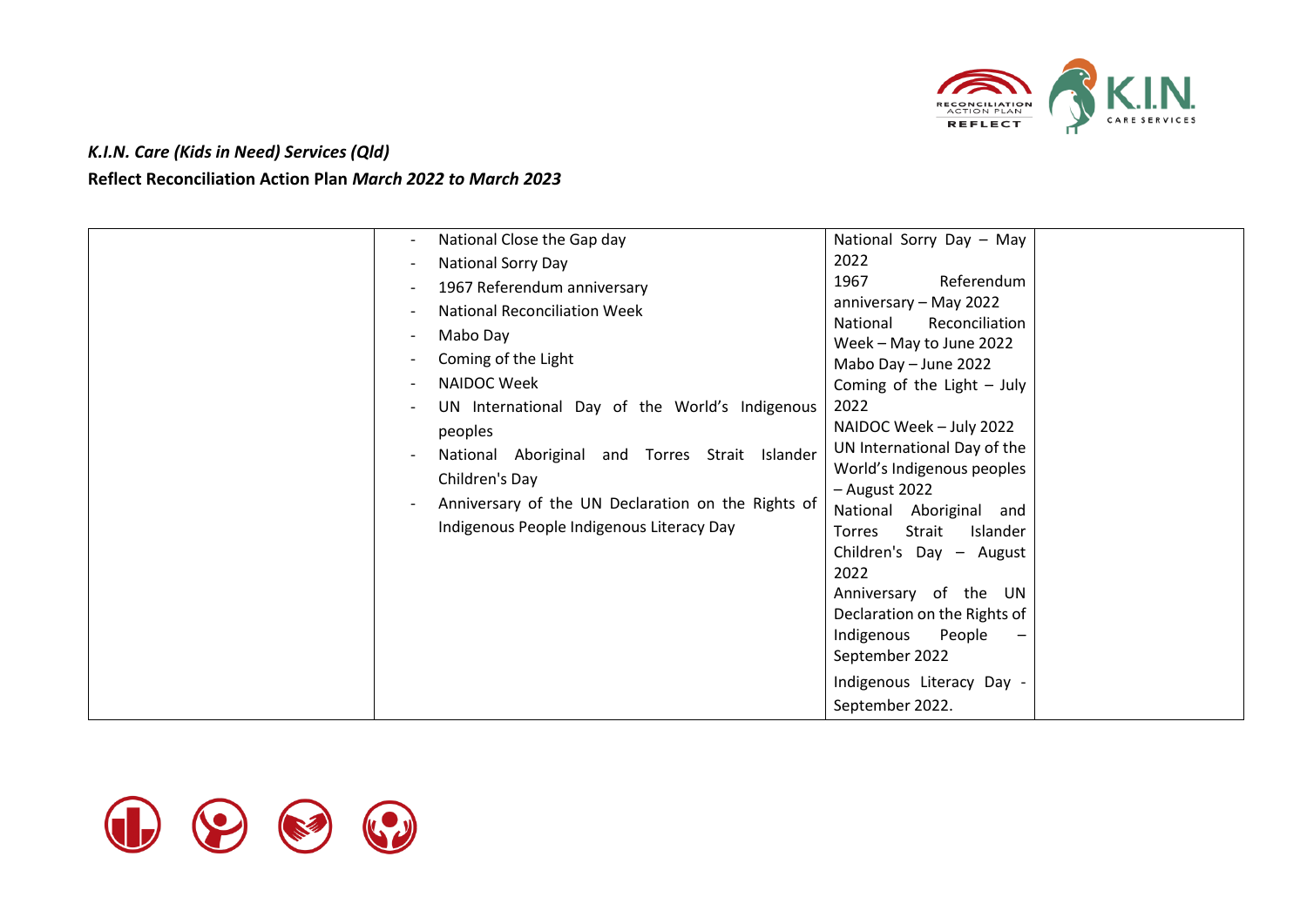

| positive<br>relations<br>Promote<br>race<br>through anti-discrimination strategies. | Research best practice and policies in areas of race<br>relations and anti-discrimination.                                                                                                                                                                                                                                                                                                                                                                        | September 2022 | consultation<br>Director<br>in<br>with Operations Manager<br>Cultural<br>Practice<br>and<br>Advisor |
|-------------------------------------------------------------------------------------|-------------------------------------------------------------------------------------------------------------------------------------------------------------------------------------------------------------------------------------------------------------------------------------------------------------------------------------------------------------------------------------------------------------------------------------------------------------------|----------------|-----------------------------------------------------------------------------------------------------|
|                                                                                     | Conduct a review of HR policies and procedures to identify<br>existing anti-discrimination provisions, and future needs.                                                                                                                                                                                                                                                                                                                                          | September 2022 | Director                                                                                            |
|                                                                                     | Include a Commitment to CTG (Closing the Gap)<br>deliverables included in all intervention strategies and case<br>planning with Aboriginal and Torres Strait Islander families.<br>All practice with Aboriginal and Torres Strait Islander<br>families will be mindful of the reasons behind the<br>disadvantage in these areas, alongside of how to address<br>these in a culturally appropriate manner, according to local<br>service provisions and protocols. | September 2022 | Management<br>with<br>Case<br>Family<br>worker<br>support<br>teams                                  |

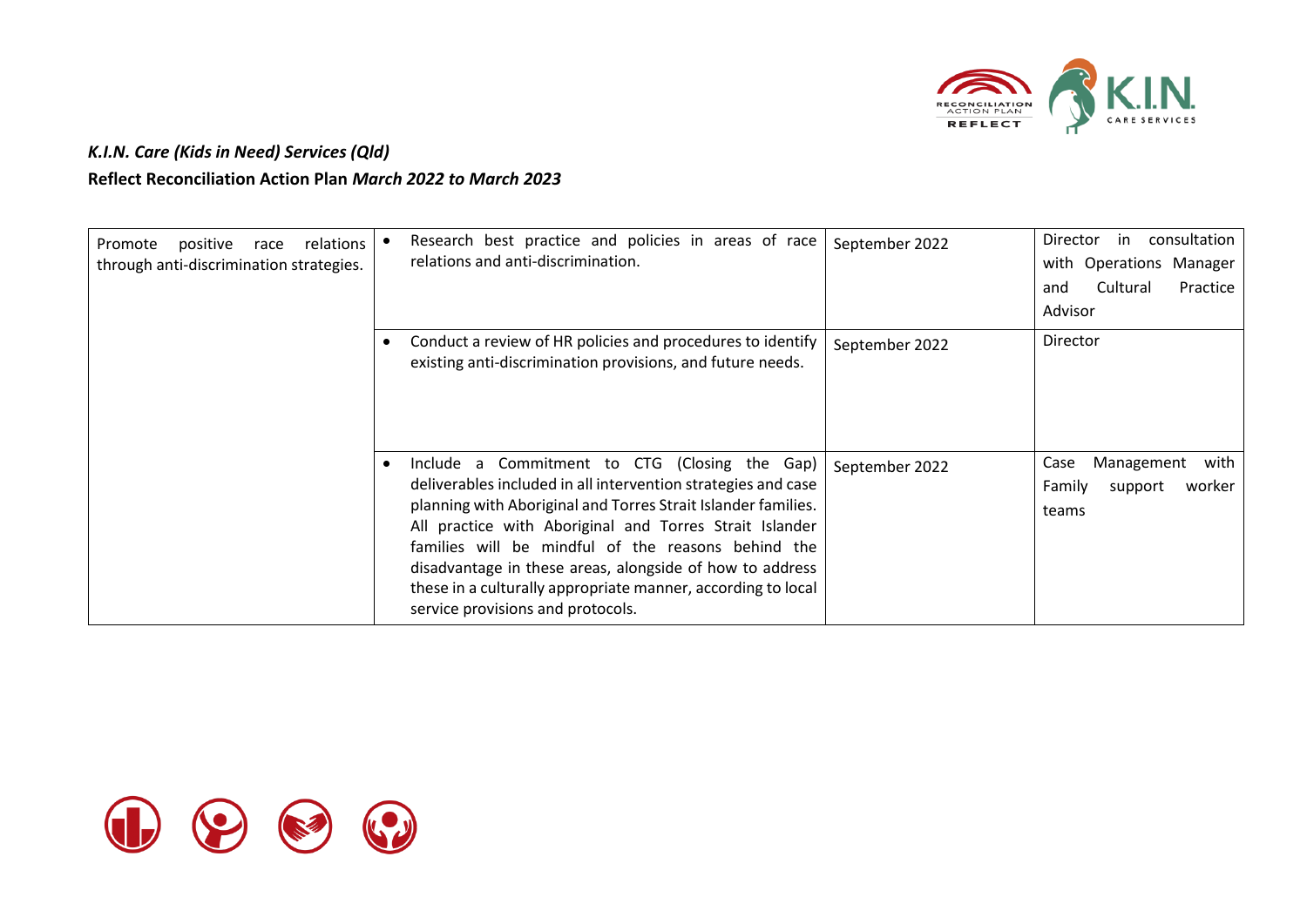

| <b>Respect</b>                                                                                                                                                 |                                                                                                                                                                                                    |                  |                                                                                                           |
|----------------------------------------------------------------------------------------------------------------------------------------------------------------|----------------------------------------------------------------------------------------------------------------------------------------------------------------------------------------------------|------------------|-----------------------------------------------------------------------------------------------------------|
| <b>Action</b>                                                                                                                                                  | <b>Deliverable</b>                                                                                                                                                                                 | <b>Timeline</b>  | <b>Responsibility</b>                                                                                     |
| understanding, value and<br>Increase<br>recognition of Aboriginal and Torres<br>Strait Islander cultures, histories,<br>knowledge, and rights through cultural | Develop a business case for increasing understanding,<br>value and recognition of Aboriginal and Torres Strait<br>Islander cultures, histories, knowledge, and rights within<br>our organisation.  | September 2022   | Cultural<br>Practice<br>Advisor,<br><b>Operations</b><br>Manager<br>and<br>Director with support from RWG |
| learning.                                                                                                                                                      | Conduct a review of cultural learning needs within our<br>$\bullet$<br>organisation.                                                                                                               | September 2022   | Cultural<br>Practice<br>Advisor,<br>Operations<br>Manager<br>and<br>Director with support from RWG        |
| Demonstrate respect to Aboriginal and<br>Torres Strait Islander peoples<br>bv<br>observing cultural protocols.                                                 | Develop an understanding of the local Traditional Owners<br>or Custodians of the lands and waters within our<br>organisation's operational area.                                                   | June 2022        | Cultural Practice Advisor, RWG,<br>Operations<br>Manager<br>and<br>Director                               |
|                                                                                                                                                                | Increase staff's understanding of the purpose and<br>$\bullet$<br>behind<br>cultural<br>significance<br>protocols,<br>including<br>Acknowledgement of Country and Welcome to Country<br>protocols. | June 2022        | Advisor,<br>Cultural<br>Practice<br>Operations<br>Manager<br>and<br>Director with support from RWG        |
| Build respect for Aboriginal and Torres<br>Strait Islander cultures and histories by<br>celebrating NAIDOC Week.                                               | Raise awareness and share information amongst our staff<br>about the meaning of NAIDOC Week.                                                                                                       | <b>July 2022</b> | Advisor,<br>Cultural<br>Practice<br>Operations<br>Manager<br>and<br>Director with support from RWG        |

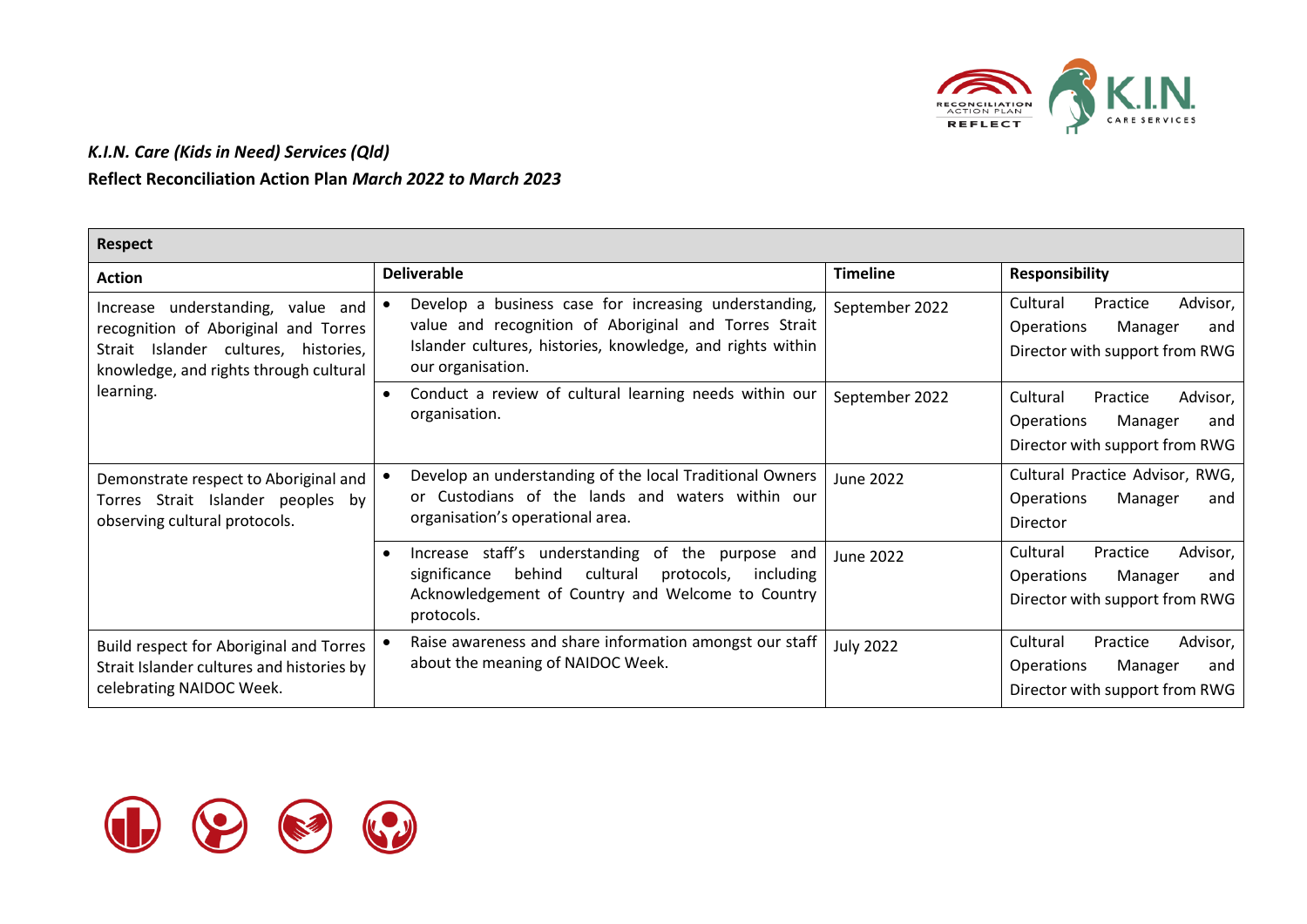

|  | Introduce our staff to NAIDOC Week by promoting external<br>events in our local area. | <b>July 2022</b> | Cultural<br>Operations | Practice<br>Manager<br>Director with support from RWG | Advisor,<br>and |
|--|---------------------------------------------------------------------------------------|------------------|------------------------|-------------------------------------------------------|-----------------|
|  | RWG to participate in an external NAIDOC Week event.                                  | <b>July 2022</b> | Cultural<br>Operations | Practice<br>Manager<br>Director with support from RWG | Advisor,<br>and |

| <b>Opportunities</b>                                                                                              |                                                                                                                                                             |                 |                                                                                                           |
|-------------------------------------------------------------------------------------------------------------------|-------------------------------------------------------------------------------------------------------------------------------------------------------------|-----------------|-----------------------------------------------------------------------------------------------------------|
| <b>Action</b>                                                                                                     | <b>Deliverable</b>                                                                                                                                          | <b>Timeline</b> | <b>Responsibility</b>                                                                                     |
| Improve employment outcomes by<br>increasing Aboriginal and Torres Strait<br>Islander recruitment, retention, and | Develop a business case for Aboriginal and Torres Strait<br>Islander employment within our organisation.                                                    | November 2022   | Advisor,<br>Cultural<br>Practice<br>Operations<br>Manager<br>and<br>Director with support from RWG        |
| professional development.                                                                                         | Build understanding of current Aboriginal and Torres Strait<br>Islander staffing to inform future employment and<br>professional development opportunities. | November 2022   | Advisor,<br>Cultural<br>Practice<br>Operations<br>Manager<br>and<br>Director with support from RWG        |
| Increase Aboriginal and Torres Strait<br>Islander supplier diversity to support                                   | Develop a business case for procurement from Aboriginal<br>and Torres Strait Islander owned businesses.                                                     | November 2022   | Advisor,<br>Cultural<br>Practice<br><b>Operations</b><br>Manager<br>and<br>Director with support from RWG |

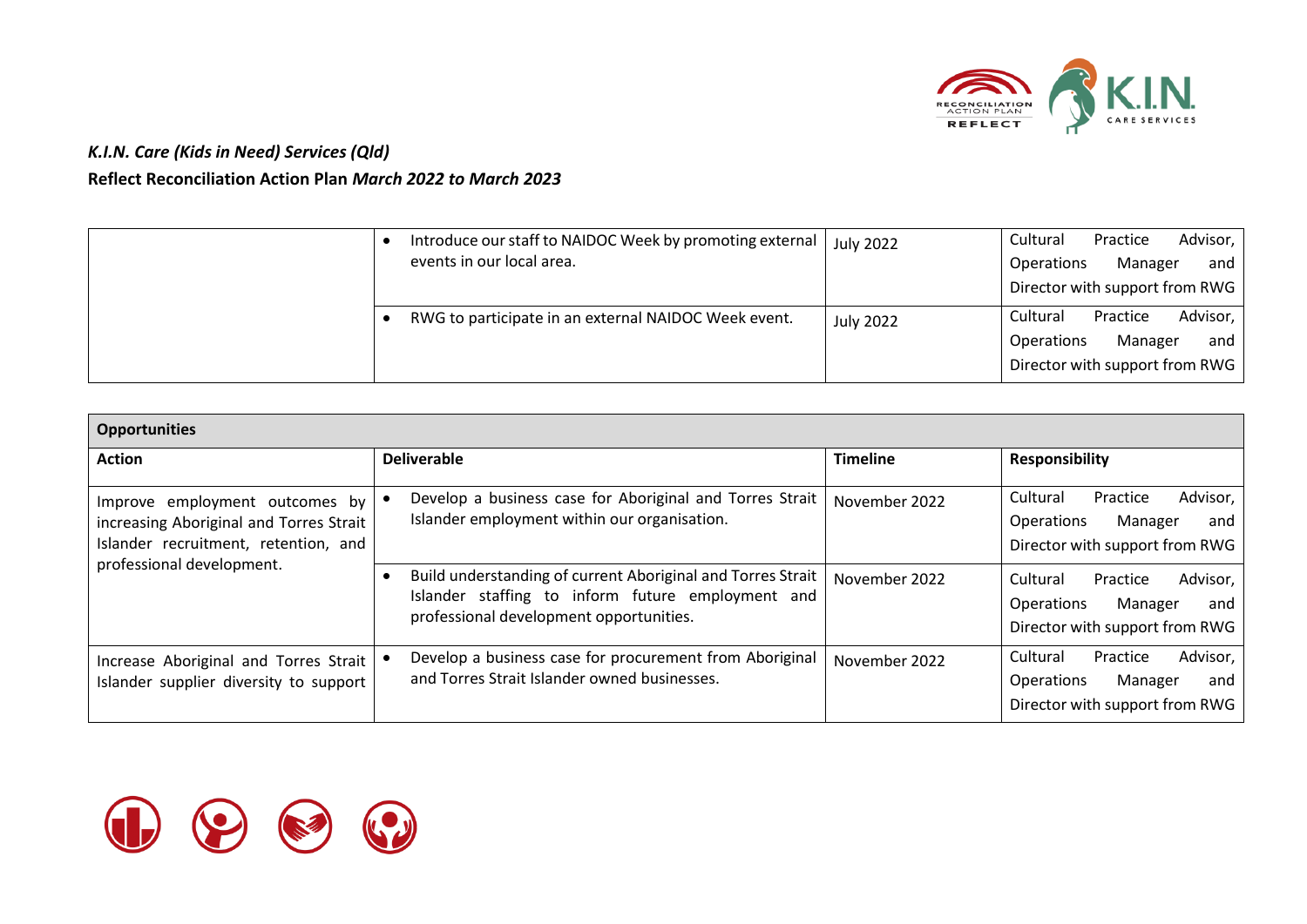

| improved  | economic | and | social I | $\bullet$ | Investigate Supply Nation membership. | November 2022 | Cultural          | Practice                       | Advisor, |
|-----------|----------|-----|----------|-----------|---------------------------------------|---------------|-------------------|--------------------------------|----------|
| outcomes. |          |     |          |           |                                       |               | <b>Operations</b> | Manager                        | and      |
|           |          |     |          |           |                                       |               |                   | Director with support from RWG |          |

| Governance                                                                                               |                                                                                                     |                 |                                                                                              |
|----------------------------------------------------------------------------------------------------------|-----------------------------------------------------------------------------------------------------|-----------------|----------------------------------------------------------------------------------------------|
| <b>Action</b>                                                                                            | <b>Deliverable</b>                                                                                  | <b>Timeline</b> | <b>Responsibility</b>                                                                        |
| Establish and maintain an effective<br>RWG (RWG) to drive governance of the<br>RAP.                      | Form a Recognition Working Group (RWG) to govern RAP<br>implementation.                             | April 2022      | Advisor,<br>Cultural<br>Practice<br>Operations Manager and Director<br>with support from RWG |
|                                                                                                          | Draft a Terms of Reference for the RWG.                                                             | April 2022      | Advisor,<br>Cultural<br>Practice<br>Operations Manager and Director<br>with support from RWG |
|                                                                                                          | Aboriginal<br>Strait<br>Establish<br>Islander<br><b>Torres</b><br>and<br>representation on the RWG. | April 2022      | Advisor,<br>Cultural<br>Practice<br>Operations Manager and Director<br>with support from RWG |
| Provide<br>for<br>appropriate<br>support<br>effective<br>implementation of<br><b>RAP</b><br>commitments. | Define resource needs for RAP implementation.<br>٠                                                  | April 2022      | Advisor,<br>Cultural<br>Practice<br>Operations Manager and Director<br>with support from RWG |

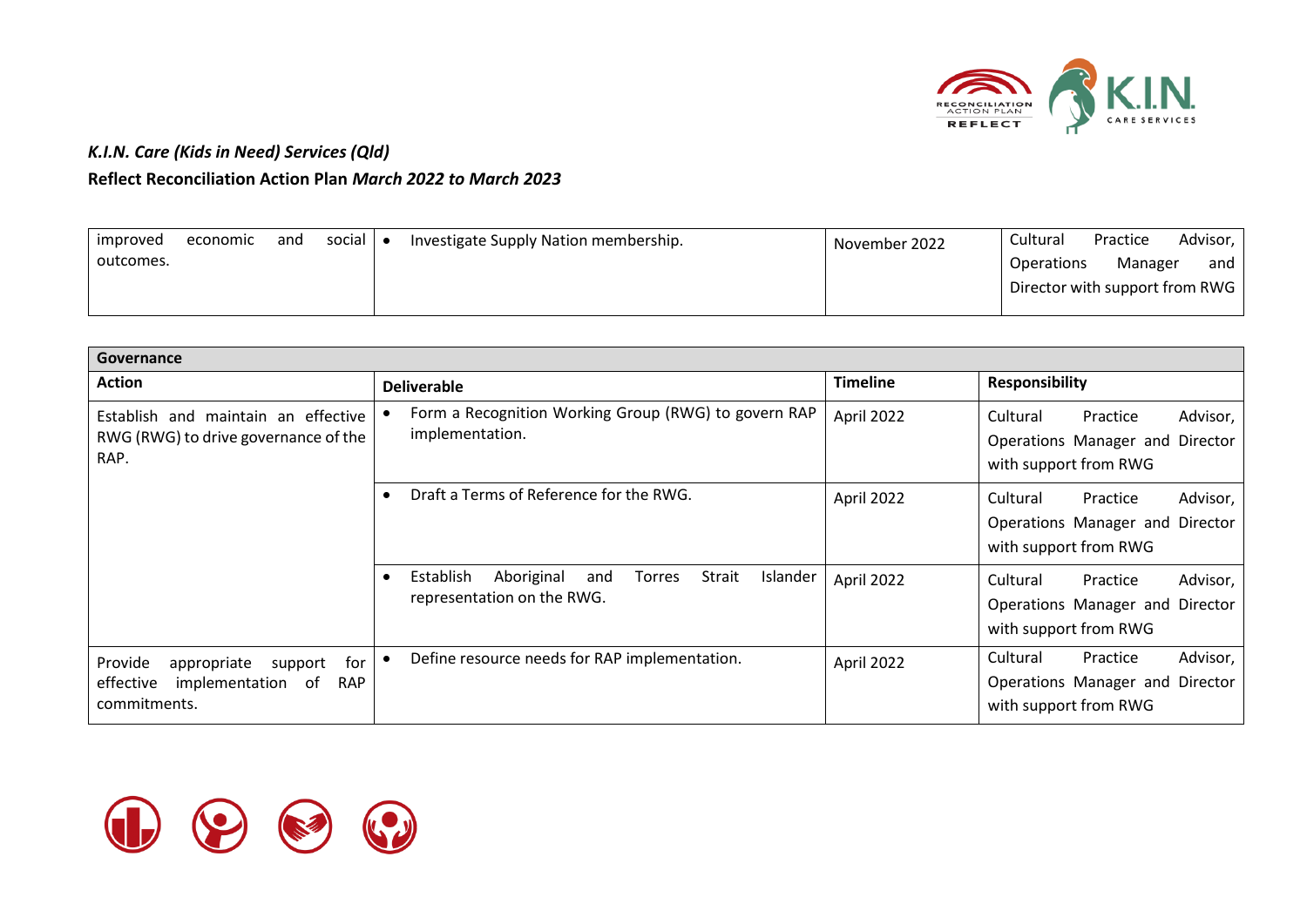

|                                                                                                                         | Engage senior leaders in the delivery of RAP commitments.                                                                                                       | April 2022                     | Cultural | Practice<br>Operations Manager and Director<br>with support from RWG | Advisor, |
|-------------------------------------------------------------------------------------------------------------------------|-----------------------------------------------------------------------------------------------------------------------------------------------------------------|--------------------------------|----------|----------------------------------------------------------------------|----------|
|                                                                                                                         | Define appropriate systems and capability to track,<br>measure and report on RAP commitments.                                                                   | April 2022                     | Cultural | Practice<br>Operations Manager and Director<br>with support from RWG | Advisor, |
| Build accountability and transparency<br>through reporting RAP achievements,<br>challenges,<br>and<br>learnings<br>both | Contact Reconciliation Australia to ensure that our primary<br>and secondary contacts are up to date to ensure we are<br>receiving important correspondence.    | June 2022                      | Cultural | Practice<br>Operations Manager and Director<br>with support from RWG | Advisor, |
| internally and externally.                                                                                              | Follow up with Reconciliation Australia if we have not yet<br>received our unique reporting link to participate in the RAP<br>Impact Measurement Questionnaire. | 1 <sup>st</sup> of August 2022 | Cultural | Practice<br>Operations Manager and Director<br>with support from RWG | Advisor, |
|                                                                                                                         | Complete and submit the annual RAP Impact Measurement<br>Questionnaire to Reconciliation Australia.                                                             | September 2022                 | Cultural | Practice<br>Operations Manager and Director<br>with support from RWG | Advisor, |
| Continue our reconciliation journey by<br>developing our next RAP.                                                      | Register via Reconciliation Australia's <b>website</b> to begin<br>developing our next RAP.                                                                     | January 2023                   | Cultural | Practice<br>Operations Manager and Director<br>with support from RWG | Advisor, |